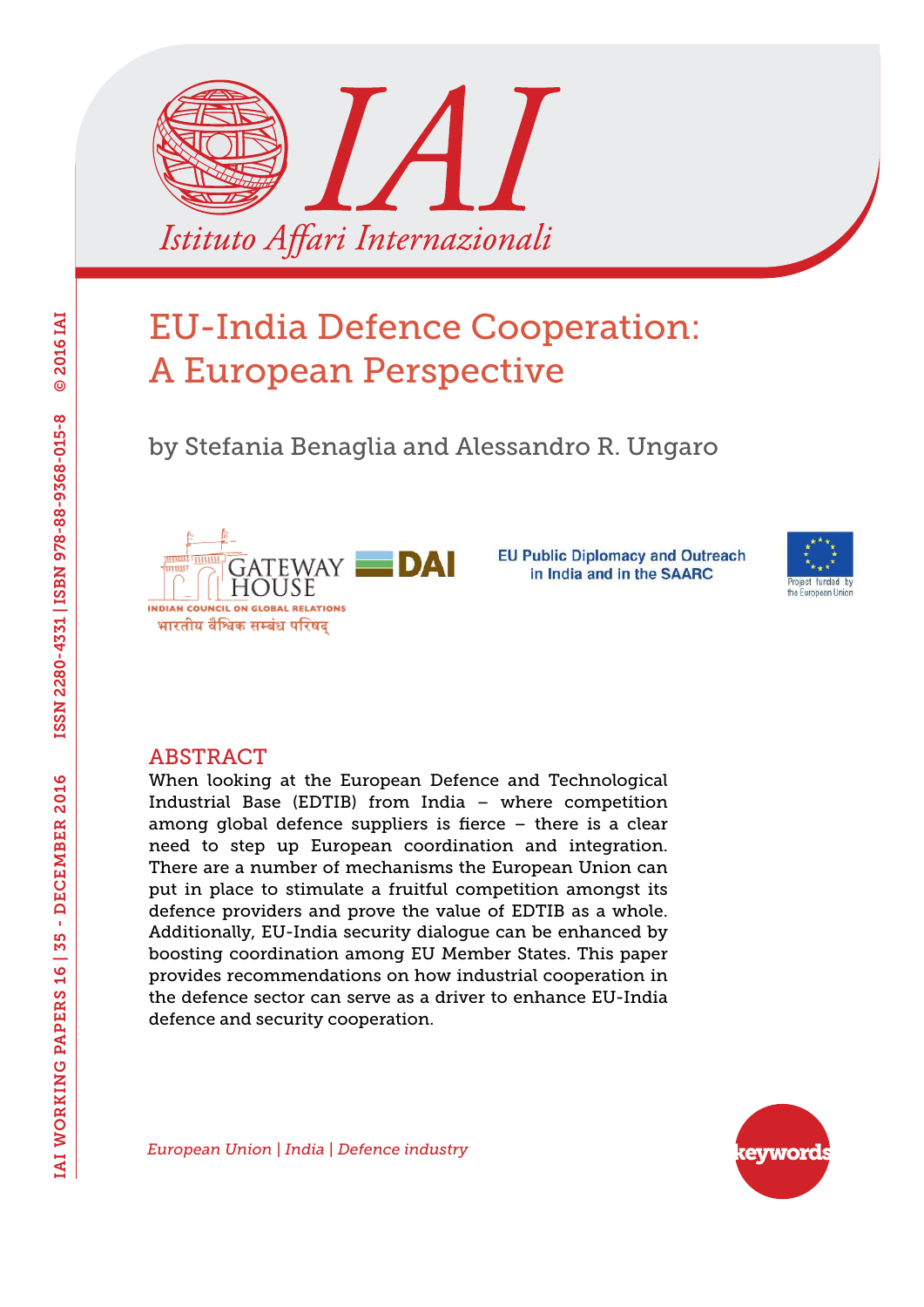by Stefania Benaglia and Alessandro R. Ungaro\*

## Introduction

The ongoing turf war amongst EU Member States (MS) to position themselves at a comparative advantage results in a lose-lose situation that leaves European countries out of the real game: competing with global powers such as the US, Russia, China and soon to be India. The world powers of 2040 might well include India, but not likely any one single European country – unless the EU as a whole proves its value and becomes more integrated and capable of playing a credible global policy.

There is growing recognition by European industries of the need to better coordinate and consolidate the European Defence and Technological Industrial Base (EDTIB) in order to maintain its competitiveness on the global market. And since no European country can any longer afford, alone, new defence programmes and meet all of its own requirements from purely domestic sources, there is a clear need for greater consolidation on both the demand and supply sides.

As also highlighted in the EU Global Strategy (EUGS) by High Representative/ Vice President (HR/VP) Federica Mogherini, EU institutions and Member States should facilitate this tendency and promote increased cooperation. Especially when looking at the EDTIB from India – where competition amongst major global defence players is fierce – there is a clear need for stepping up its coordination and integration. On the global scale, even the healthiest European company might face sustainability problems in the medium term.

<sup>\*</sup> Stefania Benaglia is Associate Fellow in the Asia Programme at the Istituto Affari Internazionali (IAI). Alessandro R. Ungaro is Researcher in the Security and Defence Programme at IAI. This paper is the result of desk research activity and of a series of interviews with Italian institutions, European bilateral embassies in India and stakeholders from the European defence sector.

<sup>.</sup> Paper presented at the conference "Moving Forward the EU-India Security Dialogue: Traditional and Emerging Issues" held in Rome on 21 November 2016 within the framework of the project bearing the same name and led by the Istituto Affari Internazionali (IAI) in partnership with Gateway House: Indian Council on Global Relations (GH). The project is part of the EU-India Think Tank Twinning Initiative funded by the European Union.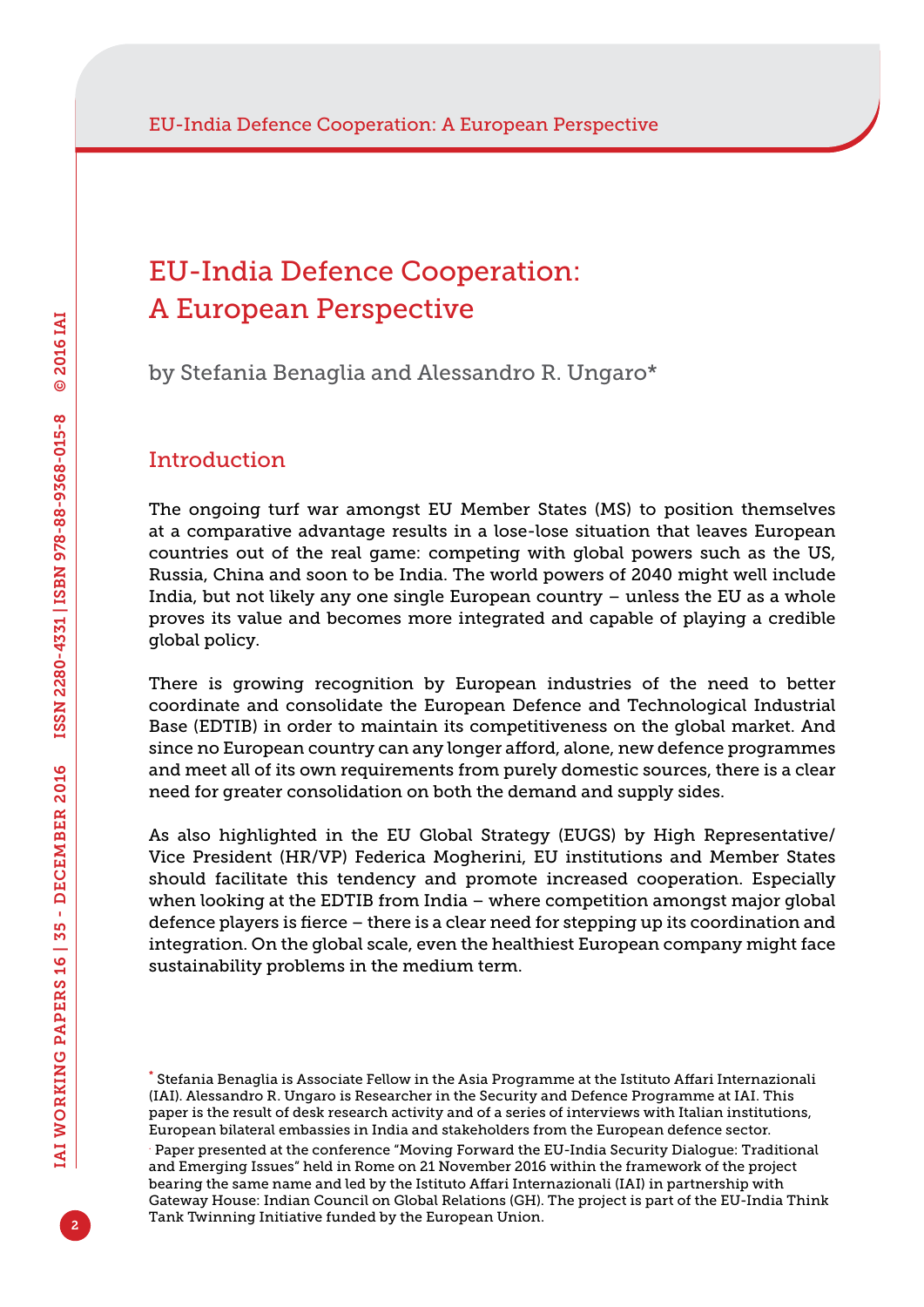There are a number of mechanisms that the EU can put in place to stimulate a fruitful competition amongst its EDTIB and prove the value of EDTIB as a whole, as competitive, innovative, high-tech and capability-driven. In addition, because the defence sector is closely interlinked with the political dimension – and given the Indian preference to purchase defence equipment through Government to Government (G2G) negotiations rather than through public procurement – the EU should also prove its value as interlocutor for discussions on defence, to partners such as India.

This paper provides recommendations on how industrial cooperation can be a driver to boost EU-India defence cooperation. Defence is indeed a major industrial European sector, directly employing about 400,000 people, up to another 960,000 indirect jobs, and generating a turnover of about 100 billion euros. In addition, India is a strategic partner of the EU, with whom it shares fundamental values, such as democracy – which is less and less valued throughout the world – and a certain view of foreign policy, without conflicting interests in the region.

## 1. An overview of the European defence market and industry

The European defence industry is one of the main European industrial sectors, fuelling innovation and growth to the wider EU economy. In 2013, the European Commission stated that with a turnover of 96 billion euros "in 2012 alone, it is a major industrial sector, generating innovation and centred on high-end engineering and technologies."<sup>1</sup>

As such, the defence industry has a pyramid structure with relatively few large companies at the top that act as system integrators/prime contractors. They put together complex platforms and systems by integrating different products, such as sensors and weapons, while interacting with Member States' defence procurement authorities, agencies and/or organizations such as the Organisation for Joint Armament Cooperation (Organisation Conjointe de Coopération en matière d'ARmement, OCCAR) and NATO. They are supported by lower-tiers companies on the supply chain, which produce specific components and subsystems.<sup>2</sup>

The European defence industry has three main subsectors: aeronautics, land and naval. Aeronautics is the main and most profitable sector with a turnover of 48.9 billion euros and approximately 180,000 people employed in 2014. $\frac{3}{7}$  Considering its

<sup>1</sup> European Commission, *Towards a More Competitive and Efficient European Defence and Security Sector* (COM/2013/542), 24 July 2013, p. 3, [http://eur-lex.europa.eu/legal-content/en/](http://eur-lex.europa.eu/legal-content/en/TXT/?uri=celex:52013DC0542) [TXT/?uri=celex:52013DC0542.](http://eur-lex.europa.eu/legal-content/en/TXT/?uri=celex:52013DC0542)

 $2$  These, in turn, are supported by their own suppliers and so on, involving a large number of small and medium enterprises (SMEs) which represent the basis of the pyramid.

<sup>3</sup> ASD/AeroSpace and Defence Industries Association of Europe, *Key Facts and Figures 2014*, November 2015, [http://www.asd-europe.org/communication/publications/facts-figures.](http://www.asd-europe.org/communication/publications/facts-figures)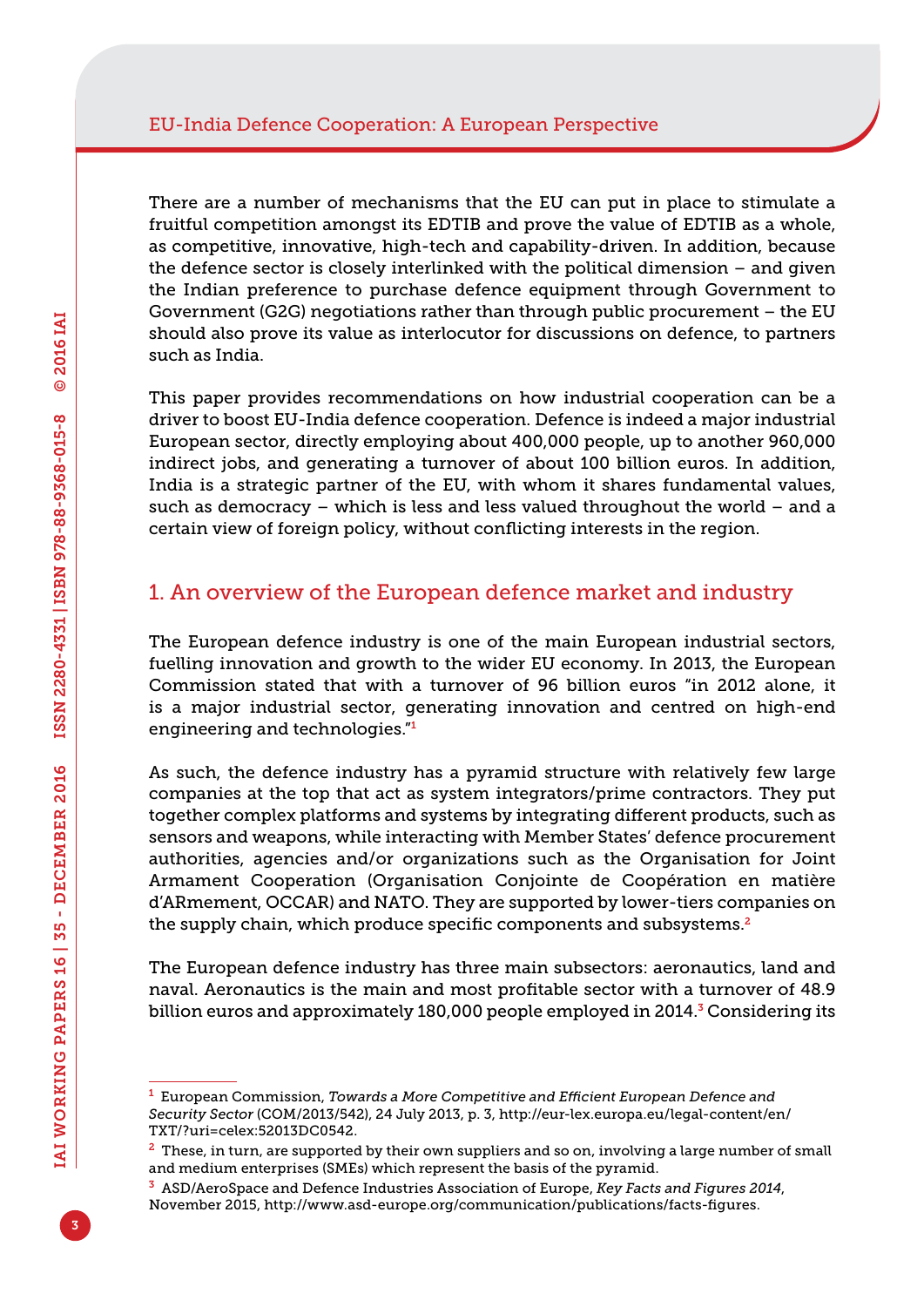high level of technology and R&D costs, this sector has experienced collaborative projects between European countries with the objective of sharing the high and rising costs and to pool production orders.

In 2014, the land sector reached about 24.9 billion euros in turnover and employed around 130,000 people.<sup>4</sup> Compared to the aeronautics sector, it is less R&D intensive as demonstrated by the fact that roughly 80 percent of companies' sales are represented by defence-related and/or dual-use products whose application falls in the civilian domain (such as ammunition, sensor and security systems, and systems track/suspension components). After years of efforts in trying to consolidate this sector strongly affected by fragmentation and industrial duplication, $5$  two of the leading European manufacturers of military land systems, the German Krauss-Maffei Wegmann (KMW) and the French Nexter Systems C, decided to merge, completing their association on December 2015. In effect, some experts argue that "only a number of functions will be pooled: cooperation in the supply chain, research and development, strategy definition, international marketing and sales, and communication" whereas "both trademarks still remain."<sup>6</sup>

Finally, the naval defence sector had a turnover of 22.5 billion euros in 2014 with about 80,000 employee.<sup>7</sup> These companies provide the full spectrum of services across the life cycle of a complex warship, from design and development to integration and logistic support. However, their relatively small market does not allow for significant economy of scale. A comparison with the US shows that the EU has 12 major warship companies versus two in the US, and that American firms are on average 3.4 times larger than in the EU $<sup>8</sup>$ </sup>

The presence of 28 national defence markets (soon to be 27, following the UK decision to leave the Union), each with its own regulations and bureaucracies, limits the development of the European defence industry by depressing competitiveness and preventing the exploitation of economies of scale. The lack of a fully integrated European defence market is therefore stifling the growth of the industry which underpins EU military capabilities and, ultimately, European defence policy itself.<sup>9</sup>

<sup>4</sup> Ibid.

<sup>5</sup> Generally speaking, this limits the overall competitiveness of land sector when compared to US companies that are on average 1.5 larger than EU firms – and thus can benefit from significant economies of scale. For more information see, among others, IndustriAll, *Study on the Perspectives of the European Land Armament Sector*, 31 October 2012, [http://www.industriall-europe.eu/](http://www.industriall-europe.eu/Sectors/Defence/2012/INFF_E3779_Final%20Report_v02_clean.pdf) [Sectors/Defence/2012/INFF\\_E3779\\_Final%20Report\\_v02\\_clean.pdf.](http://www.industriall-europe.eu/Sectors/Defence/2012/INFF_E3779_Final%20Report_v02_clean.pdf)

<sup>6</sup> Hilmar Linnenkamp and Jean Pierre Maulny, "Krauss-Maffei Wegmann-Nexter: A Rapid Integration as the Key for a Real Marriage", in *ARES Group Comments*, June 2016, p. 3, [http://www.](http://www.iris-france.org/notes/krauss-maffei-wegmann-nexter-a-rapid-integration-as-the-key-for-a-real-marriage) [iris-france.org/notes/krauss-maffei-wegmann-nexter-a-rapid-integration-as-the-key-for-a-real](http://www.iris-france.org/notes/krauss-maffei-wegmann-nexter-a-rapid-integration-as-the-key-for-a-real-marriage)[marriage](http://www.iris-france.org/notes/krauss-maffei-wegmann-nexter-a-rapid-integration-as-the-key-for-a-real-marriage).

<sup>7</sup> ASD, Key Facts and Figures 2014, cit.

<sup>8</sup> European Commission, *Commission Staff Working Document on Defence* (SWD/2013/279), 24 July 2013, p. 4, [http://eur-lex.europa.eu/legal-content/EN/TXT/?uri=SWD:2013:0279:FIN.](http://eur-lex.europa.eu/legal-content/EN/TXT/?uri=SWD:2013:0279:FIN)

<sup>9</sup> Valerio Briani, *The Costs of Non-Europe in the Defence Field*, Turin, Centro studi sul federalismo, April 2013, [http://www.iai.it/en/node/793.](http://www.iai.it/en/node/793)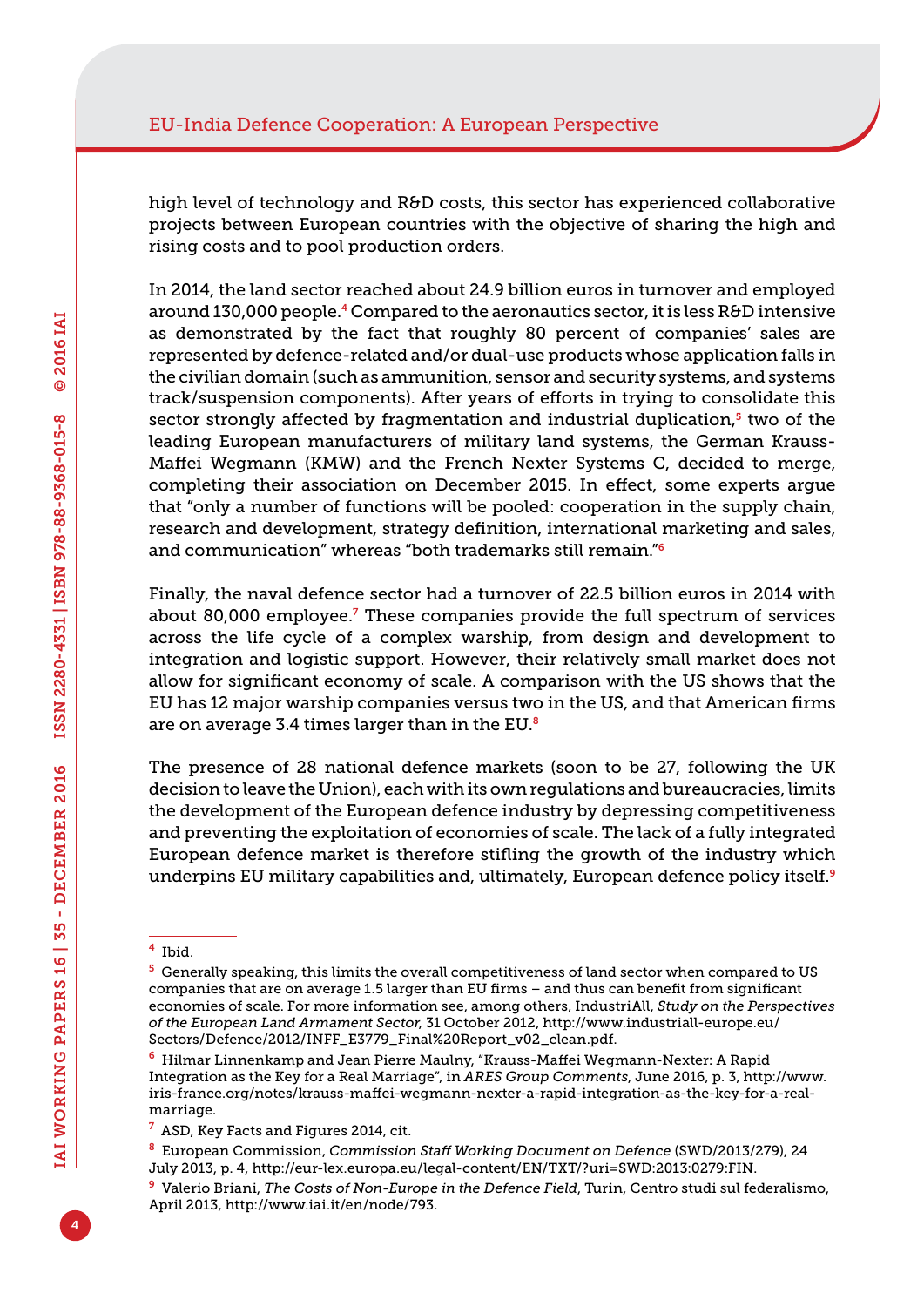Data show that Member States prefer to sustain national industry flagships and supply chains, and that they are adjusting to the financial crisis by relying on exports practices to third countries.<sup>10</sup>

Overall, despite past and ongoing efforts to consolidate and integrate the European defence industry, this sector is still affected by fragmentation, overcapacities and duplications. The defence industrial production is mainly concentrated in six European countries, namely France, Germany, Italy, Spain, Sweden and the United Kingdom, with the defence industry in these countries accounting for 86 percent of the whole European defence production.

While bigger EU MS have the largest defence industries and account for the lion's share of all EU defence R&D and R&T expenditure, smaller countries mostly operate through SMEs or defence subsidiaries of civil-focused companies (which specialize in niche capabilities and/or form part of the supply chain for either European or American primes). Innovation takes place at all levels of the supply chain, from the prime system integrators through SMEs, and their relationship is indeed symbiotic: neither can expect to thrive without the other.11 In this context, SMEs' role as subcontractors or suppliers of specialized components deserves particular attention as their contribution to the European defence industry is increasing, along with their role in the defence market. It is estimated that there are more than 1,320 defence-related SMEs, accounting for between 11 percent and 17 percent share of the EU's estimated sales of defence equipment. $12$ 

Because of domestic defence budgets cuts, including public expenditure in R&D and R&T, European defence companies are pushing their exports towards non-EU markets where competition is becoming ever more fierce – notably with the growing importance of Chinese production. Moreover, it should be kept in mind that the European defence market is not able to guarantee sustainable conditions for its defence industries; therefore, the level of European "dependence" on foreign markets is bound to increase.<sup>13</sup>

<sup>&</sup>lt;sup>10</sup> The persistence of national rules and habits in the defence sector is indicated, for example, by the following data: in 2008-2010, more than 60 percent of the contracts in military equipment was awarded to domestic suppliers, 26 percent to providers from other EU MS and 5 percent to extra-EU suppliers. In addition, some data published by EDA show that in 2012 more than 80 percent of the contracts in the defence sector were still assigned nationally, especially in the area of defence procurement. EDA, *Defence Data 2012*, December 2013, [https://www.eda.europa.eu/docs/default](https://www.eda.europa.eu/docs/default-source/eda-publications/defence-data-booklet-2012-web)[source/eda-publications/defence-data-booklet-2012-web](https://www.eda.europa.eu/docs/default-source/eda-publications/defence-data-booklet-2012-web).

<sup>&</sup>lt;sup>11</sup> The relationship between prime contractors and SMEs is mainly based on the so-called "risksharing partner" principle. According to this principle, the prime contractor assigns to the lowertier companies the responsibility to design, develop and produce a new system. The development costs are thus distributed and shared between the prime contractor and its SME industrial partners.

<sup>12</sup> Europe Economics, *Study on the Competitiveness of European Small and Medium Sized Enterprises (SMEs) in the Defence Sector*, 5 November 2009, p. 43, [http://ec.europa.eu/DocsRoom/](http://ec.europa.eu/DocsRoom/documents/10486) [documents/10486.](http://ec.europa.eu/DocsRoom/documents/10486)

<sup>&</sup>lt;sup>13</sup> The developing countries, driven by healthy balance sheets, trade surpluses and financial resources, are exploiting this unbalanced situation by requiring offset agreements to create their own Defence and Technological Industrial Base (DTIB). Indeed, these countries see offsets as a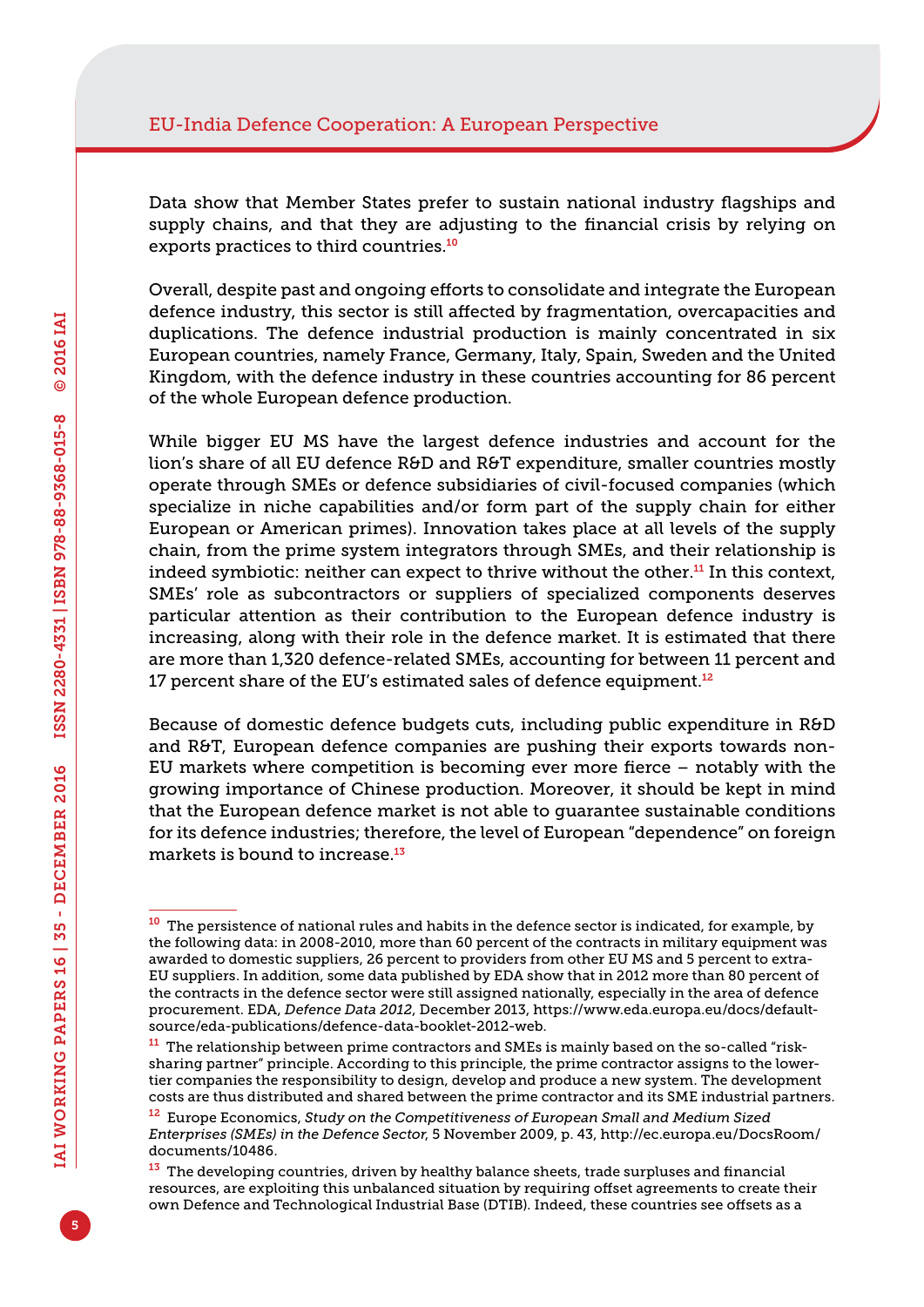Against this backdrop, important initiatives have been taken by the EU and major European governments since the 1990s to strengthen the EDTIB and its competitiveness. Briefly, after the establishment of OCCAR in 1992 by four major European countries and the Letter of Intent (LoI) Framework Agreement signed by six major European countries in July 2000, an important step forward has been the creation of the European Defence Agency (EDA) in 2004 with the aim of contributing to the creation of a competitive European Defence Equipment Market (EDEM) and strengthening the EDTIB. Although defence remains mainly in the hands of EU MS, the European Commission has been playing an increasingly crucial and enabling role, starting with research, technological innovation and support for the competitiveness of the European defence industry. One of the most concrete examples of such involvement has been the so-called "Defence Package" (chiefly Directives 2009/43 and 2009/81) that forms the backbone of the EDEM and provides the Union with a legal instrument tailored to the specific nature of "sensitive" purchases in the defence and security sector.<sup>14</sup>

Most recently, after the release of the EU Global Strategy (EUGS) by HR/VP Federica Mogherini, there is a strong and renewed interest in the defence integration process. Outlining all the initiatives under discussion at the EU and intergovernmental level is beyond the scope of this paper. However, it is worth mentioning some proposals concerning the EDTIB. The aforementioned EUGS has underlined that "a sustainable, innovative and competitive European defence industry is essential for Europe's strategic autonomy and for a credible CSDP [Common Security and Defence Policy]."15 For this reason and in line with the December 2013 European Council conclusions,<sup>16</sup> the European Commission proposed a European Defence Action Plan (EDAP) as a framework to promote the required EU policies and push for increased defence industrial cooperation. $17$  The debate is currently open on three

driver or stimulus for industrial development of the indigenous defence sector and capabilities, and are increasingly looking for medium- to long-term partnerships to cement relationships beyond the main purchase through the establishment of joint ventures, co-productions and licensed production. See, among others, Alessandro R. Ungaro, *Trends in the Defence Offsets Market*, paper presented at the SIPRI 17th Annual International Conference on Economics and Security (ICES), Stockholm, 14-15 June 2013, <https://ssrn.com/abstract=2386528>.

<sup>&</sup>lt;sup>14</sup> Directive 2009/43/EC aims at simplifying terms and conditions of transfer of defence-related products within the EU. In fact, one of the obstacles affecting the market is that some Member States do not distinguish between exports to third countries (outside the EU) and transfers between Member States. This directive aims to address these obstacles by simplifying administrative procedures. Directive 2009/81/EC seeks to introduce a degree of competition in public procurement, while ensuring confidentiality of information and Security of Supply. However, it does not apply if a national government decides to rely on Article 346 of the Treaty on the Functioning of the European Union (TFEU), nor if contracts are settled on the basis of international agreements.

<sup>15</sup> European External Action Service (EEAS), *Shared Vision, Common Action: A Stronger Europe. A Global Strategy for the European Union's Foreign and Security Policy*, 28 June 2016, p. 46, [http://](http://europa.eu/globalstrategy/en/node/2) [europa.eu/globalstrategy/en/node/2.](http://europa.eu/globalstrategy/en/node/2)

<sup>16</sup> European Council, *Council Conclusions 19-20 December 2013*, [http://data.consilium.europa.eu/](http://data.consilium.europa.eu/doc/document/ST-217-2013-INIT/en/pdf) [doc/document/ST-217-2013-INIT/en/pdf](http://data.consilium.europa.eu/doc/document/ST-217-2013-INIT/en/pdf).

<sup>17</sup> European Commission, *European Defence Action Plan* (COM/2016/950), 30 November 2016,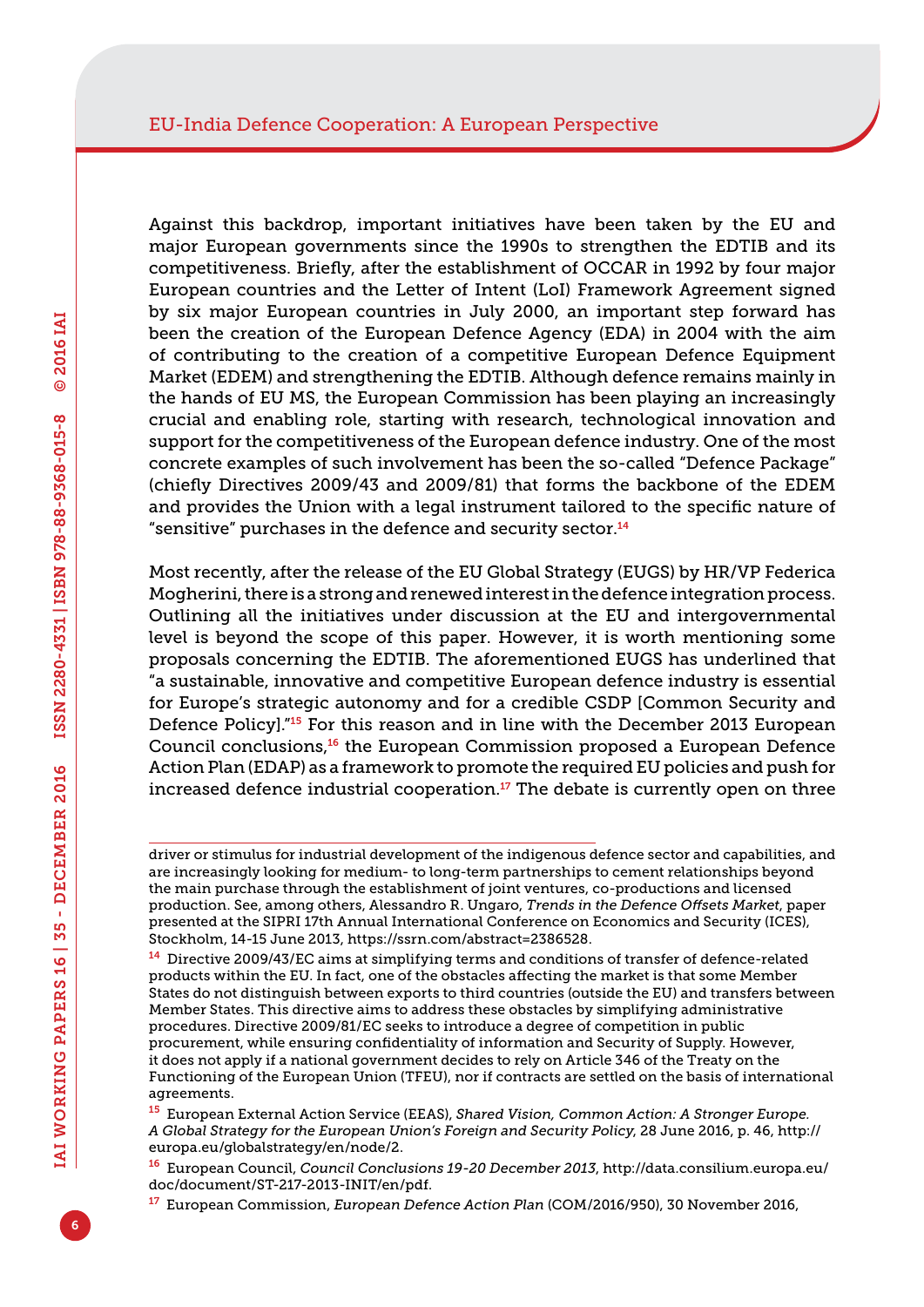main levels of action: (1) EU-funded defence research, innovation and technology; (2) financial and tax incentives; and (3) internal market measures to support the competitiveness of the defence industry sector.

## 2. Most prominent areas of possible EDTIB cooperation with India

With a sustained GDP growth around 6 percent in the last 5 years, $18$  the Indian defence budget is also in expansion. In 2015/2016, India's defence budget allocation was about 40 billion dollars, an increase of nearly 8 percent over the previous year, and it will likely continue to increase at a similar rate over the next five years.<sup>19</sup> However, although the expenditure is increasing rapidly, a detailed analysis seems to suggest that the relative allocation is imbalanced towards salaries and personnel. The share of funds for procurement, R&D and testing has decreased from 34 percent in 2005 to 25 percent in 2016. $20$  That's why spending on defence acquisition remains roughly flat in real terms and lower when compared to the 2013-14 peak, despite an increase in the overall budget.

Having said that, it is a matter of fact that India offers significant business opportunities for European defence companies. Such opportunities are also clear in consideration of the fierce competition occurring in the international defence market and especially in the Middle East, a region where the EU is entertaining strong interests in terms of foreign and security policy. According to the IHS Global Defence Trade Report released in June 2016,<sup>21</sup> Saudi Arabia and the UAE together imported 11.4 billion dollars (17.5 percent of the global total) in defence systems in 2015, up from 8.6 billion dollars in 2014, more than the imports of all Western Europe combined.22 The biggest beneficiary of the strong Middle Eastern market remains the US while, surprisingly, the second tier of exporters to the Middle East is led by Canada, moving the UK to fourth place, just behind France. Germany and Russia each saw a 25 percent growth in exports to the region by a total amount of 1.4 and 1.3 billion dollars, respectively.<sup>23</sup>

India entertains a strong defence cooperation with Russia, the US, Israel and France; those countries provide the bulk of India's defence imports. India has imported over 10 billion dollars of American-made defence hardware since

[http://eur-lex.europa.eu/legal-content/en/TXT/?uri=celex:52016DC0950.](http://eur-lex.europa.eu/legal-content/en/TXT/?uri=celex:52016DC0950)

<sup>18</sup> World Bank, *India GDP Growth (Annual %)*, [http://data.worldbank.org/indicator/NY.GDP.MKTP.](http://data.worldbank.org/indicator/NY.GDP.MKTP.KD.ZG?locations=IN) [KD.ZG?locations=IN.](http://data.worldbank.org/indicator/NY.GDP.MKTP.KD.ZG?locations=IN)

<sup>19</sup> Deloitte, *2016 Global Aerospace and Defense Sector Outlook. Poised for a Rebound*, January 2016, p. 16, [http://deloi.tt/2hsu8SH.](http://deloi.tt/2hsu8SH)

<sup>20</sup> Economist, "Opportunity Strikes", in *The Economist*, 16 April 2016, [http://econ.st/1qU3eHy.](http://econ.st/1qU3eHy)

<sup>21</sup> IHS, *Record-breaking \$65 Billion Global Defence Trade in 2015 Fueled*, 13 June 2016, [http://news.](http://news.ihsmarkit.com/print/node/21318) [ihsmarkit.com/print/node/21318](http://news.ihsmarkit.com/print/node/21318).

<sup>22</sup> Ibid.

<sup>23</sup> Ibid.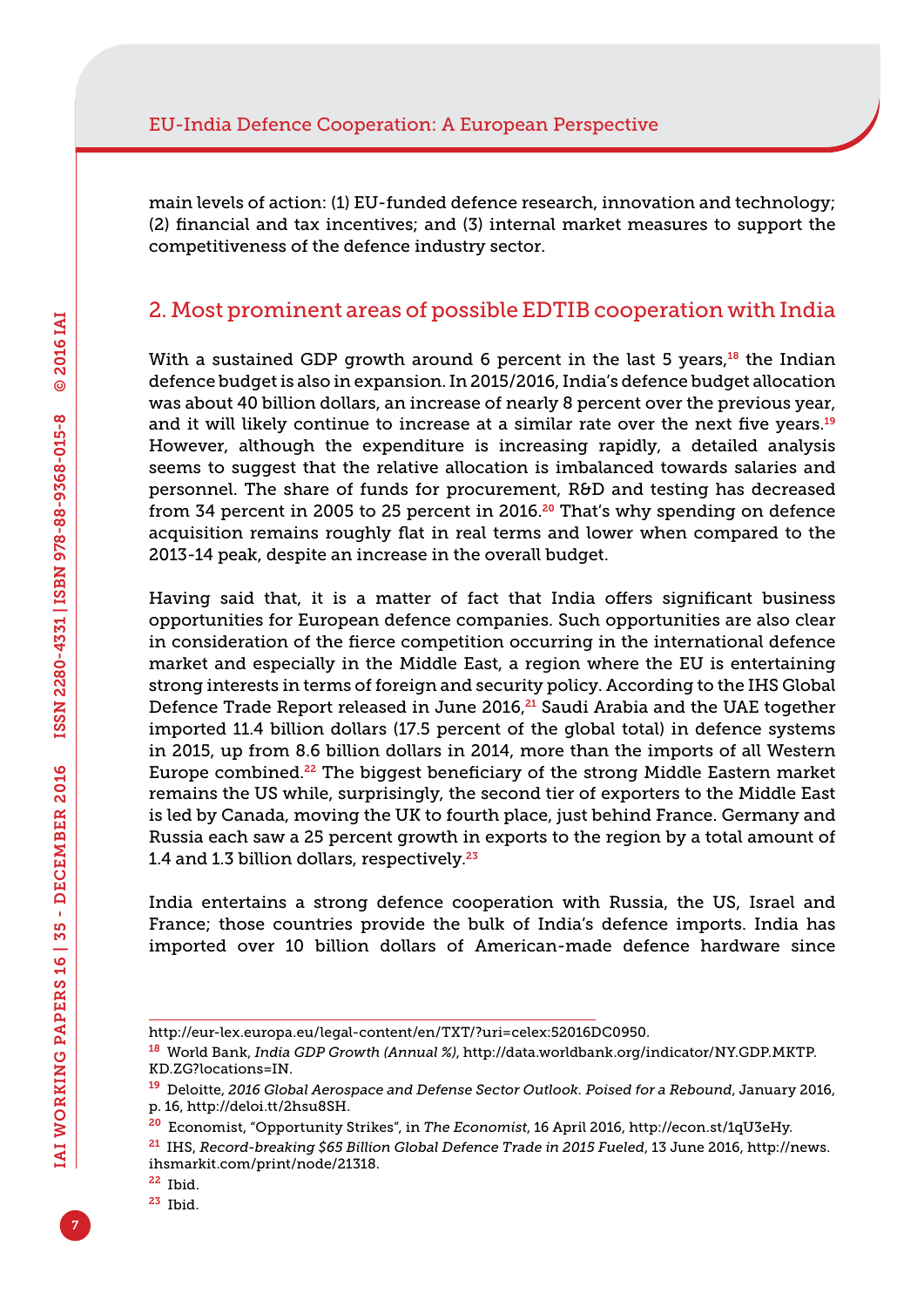2001, largely from Boeing, $24$  while traditional exports from Russia are ships and transport helicopters.<sup>25</sup> It is no coincidence that during the recent India-Russia Summit in GOA, the two countries signed a deal to jointly produce 200 Kamov Ka-226T helicopters.<sup>26</sup> To be more specific, Moscow and New Delhi have agreed on establishing a joint venture which will part of the "Make in India" initiative. The agreement follows the inter-government agreement on "Cooperation in the Field of Helicopter Engineering" signed in Moscow during the December visit of Indian Prime Minister Narendra Modi.27 Apart from that, the major deal finalized after many years of negotiation has been the 8.8 billion dollar deal to purchase 36 Rafale.28 According to *Defense News*: "France is expected to invest 30 percent of the total order cost in India's military aeronautics-related research programs and 20 percent into local production of Rafale components to fulfil the mandatory offsets under the deal." Of the total reported amount, 3.42 billion euros is for the cost of the platform; another 1.8 billion euros is for support and infrastructure supplies; 1.7 billion euros will be spent to meet India-specific changes on the aircraft; 710 million euros is the additional weapons package; and 353 million euros is the cost of performance-based logistics support.<sup>29</sup>

Generally speaking, the areas of possible defence industry cooperation between European defence companies and India include the entire spectrum of military domains: land, air, naval, space and cyber – ranging from the largest and most complex platforms to subsystems, components and advanced electronic systems. The opportunities in defence electronics, for example, have been recently pointed out in a report jointly produced by Roland Berger, the National Association of Software & Services Companies (NASSCOM), and India Electronics and Semiconductor Association (IESA). As outlined by the report: "The opportunity for electronics in India stems across both stand-alone systems as well as at a subsystem level for other systems." NASSCOM and Roland Berger estimate the total market opportunity for A&D electronics for India to ranges from 70-72 billion dollars in next 10-12 years. Of this almost 53-54 billion dollars emanates from electronics spend as part of platforms (i.e. at Tier 1 and Tier 2 levels). Another 17- 18 billion dollars of demand emanates from projects which are traditionally called system-of-system projects like Indian Army's Project TCS, BMS, etc.<sup>30</sup>

<sup>29</sup> Ibid.

<sup>24</sup> See Amritt Ventures webpage: *Aerospace and Defence*, [http://www.amritt.com/industries/](http://www.amritt.com/industries/aerospacedefense) [aerospacedefense.](http://www.amritt.com/industries/aerospacedefense)

<sup>25</sup> IHS, *Record-breaking \$65 Billion Global Defence Trade in 2015 Fueled*, cit.

<sup>26</sup> Shaurya Karanbir Gurung, "Explained: Kamov Helicopter Deal between India and Russia", in *The Economic Times*, 17 October 2016, <http://ecoti.in/xe0OXZ>.

<sup>27</sup> Ibid.

<sup>&</sup>lt;sup>28</sup> Pierre Tran and Vivek Raghuvanshi, "India Inks Deal with France for 36 Rafale Fighter Jets", in *Defense News*, 23 September 2016, [http://www.defensenews.com/articles/india-inks-deal-with](http://www.defensenews.com/articles/india-inks-deal-with-france-for-36-rafale-fighter-jets)[france-for-36-rafale-fighter-jets](http://www.defensenews.com/articles/india-inks-deal-with-france-for-36-rafale-fighter-jets).

<sup>30</sup> NASSCOM, IESA and Roland Berger, *Defence Electronics and System Design Policy. Executive Summary: Policy Recommendations*, July 2016, p. 2, [http://www.nasscom.in/download/summary\\_](http://www.nasscom.in/download/summary_file/fid/131927) [file/fid/131927.](http://www.nasscom.in/download/summary_file/fid/131927)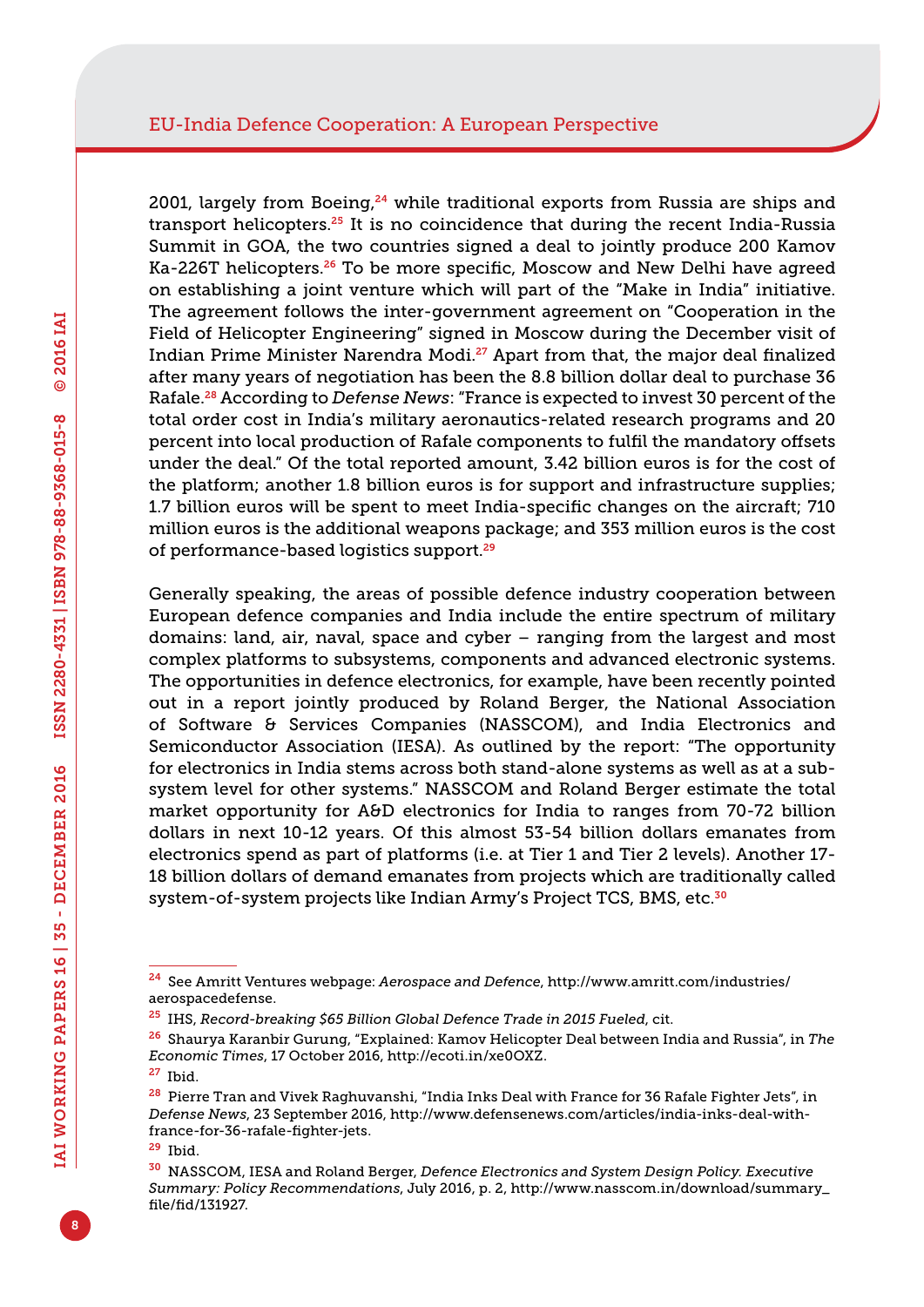### 3. What could facilitate industrial cooperation?

The mantra of India's current government is "ease of doing business," but there's a long way to go – actually India ranks 130th in the World Bank's Ease of Doing Business.<sup>31</sup> Problems jeopardizing the current Indian economy  $-$  such as an unpredictable bureaucracy which often derails the process, corruption, unclear procurement strategy, and so on – need medium to long-term reforms. However, since 2001 India has opened its defence market to the private sector and is slowly adapting its procurement procedures, also in the effort of increasing the domestic manufacturing base. Contractors have often found themselves frustrated by opaque bureaucratic procurement processes, onerous domestic offset, work share requirements, and seemingly endless delays.<sup>32</sup> European companies that are active in the Indian market consider that the preference among stakeholders for a protectionist approach hinders cooperation. The win-win approach is not understood in its full potential, and therefore seldom applied. European industries, however, feel that some practical steps could ease cooperation, including:

*• Upgrading from offset policy to full chain production*: Moving on from offset obligations by de-linking industrial cooperation to specific programmes can stimulate European and Indian companies to benefit from the real competitive advantage of India – such as its frugal engineering capacity and its competitive price. By so doing, India could manufacture truly competitive products for export. The Make in India initiative is promoting this approach, which could facilitate the establishment of a whole production chain. This could also result in moving the production chain of items of lower technological intensity that are currently produced in Europe, thereby making space in European venues for new technologically advanced products. The Make in India initiative could indeed improve the supply chain and enable SMEs to contribute to the creation of an ecosystem of companies – mirroring the European system – producing components that can feed into the final production line.

*• Protection of intellectual property rights*: Technology transfer (ToT) is an especially sensitive issue, particularly now that European defence budgets are struggling to return to the pre-crisis levels. The necessity to protect Intellectual Property Rights (IPRs) goes hand-in-hand with the issue of Foreign Direct Investments (FDI). The decision to increase the FDI threshold to 49 percent did not change the business landscape, as demonstrated by the low level of FDI inflow in 2015 – only 0.08 million dollars for the defence sector. $33$  That's why the Indian government

<sup>31</sup> World Bank, *The Ease of Doing Business in India 2017*, [http://www.doingbusiness.org/data/](http://www.doingbusiness.org/data/exploreeconomies/india) [exploreeconomies/india](http://www.doingbusiness.org/data/exploreeconomies/india).

<sup>&</sup>lt;sup>32</sup> Sebastian Sobolev and Aleksandar D. Jovovic, "The Evolving Landscape of Indian Defense Procurement", in *Defence Industry Daily*, 4 February 2016, [http://www.defenseindustrydaily.](http://www.defenseindustrydaily.com/?p=27154) [com/?p=27154.](http://www.defenseindustrydaily.com/?p=27154)

<sup>33</sup> Thomas Mathew, "Road Map for a Robust Defence Industry", in *The Hindu*, 31 March 2016, [http://](http://www.thehindu.com/opinion/columns/road-map-for-a-robust-defence-industry/article8414445.ece) [www.thehindu.com/opinion/columns/road-map-for-a-robust-defence-industry/article8414445.](http://www.thehindu.com/opinion/columns/road-map-for-a-robust-defence-industry/article8414445.ece) [ece](http://www.thehindu.com/opinion/columns/road-map-for-a-robust-defence-industry/article8414445.ece).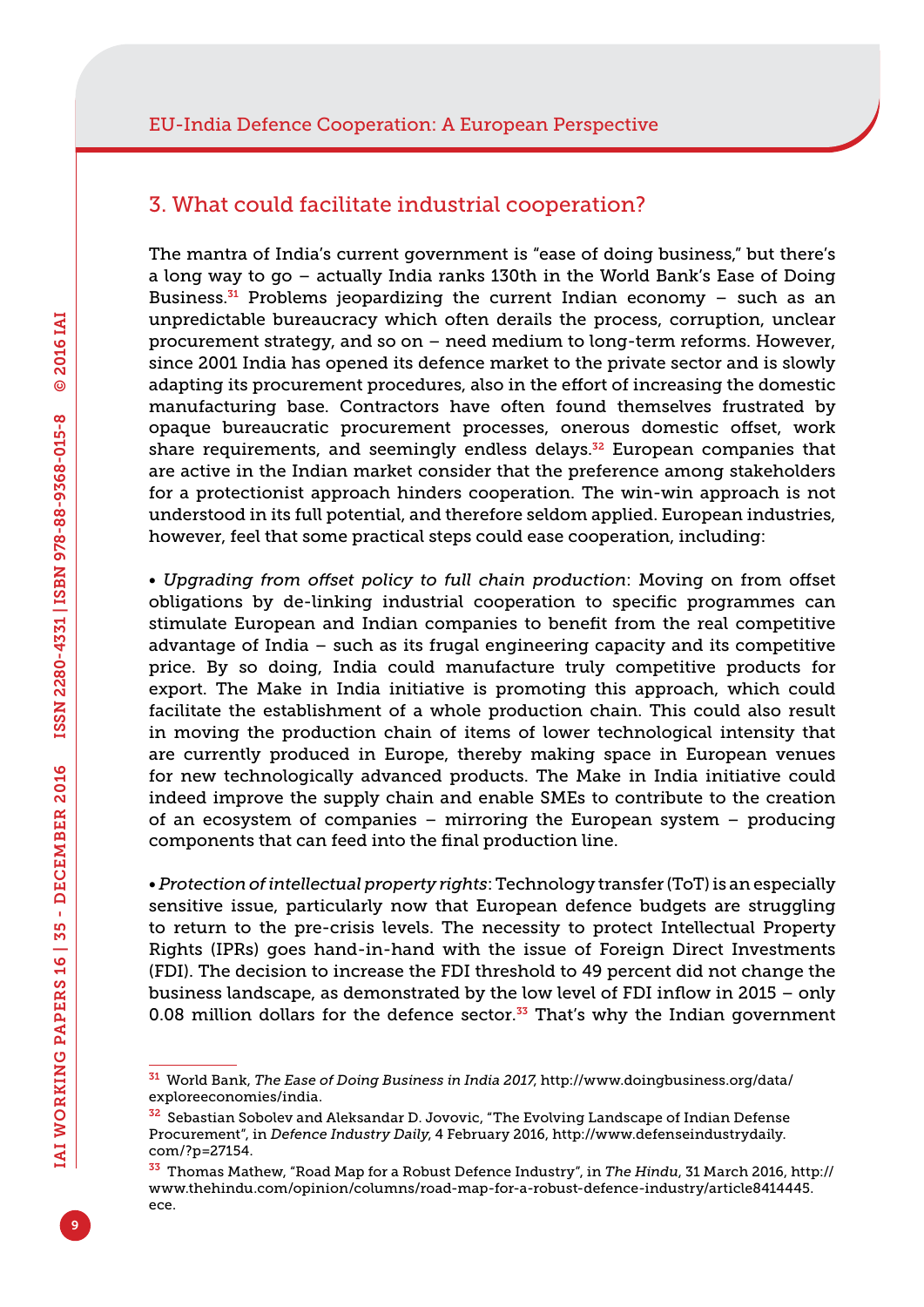has recently relaxed the FDI threshold in the defence sector, allowing up to 100 percent FDI in projects involving state-of-the-art technology. This could allow global defence companies to invest more strongly in India and be perceived as real partners. Having said that, even if this policy-change is particularly welcomed, the protection of IPRs relies also on a credible and effective regulatory "architecture" able to develop a friendly and safe business environment.

*• Market access and export opportunities*: The Make in India initiative should be based on a win-win approach. Guaranteeing access to regional and/or national adjacent markets (such as security, police forces, etc.) is a first step in this direction.

### 4. How can an enhanced EU-India security dialogue facilitate European defence companies' investments in India?

There is a growing recognition from European industries of the necessity of better coordination and consolidation of the EDTIB to maintain its competitiveness on the global market. The EDTIB as a whole is competitive, innovative, high tech and capability-driven and its products are often perceived as being of better quality than those of its non-EU competitors. However, the lack of capacity for conducting effective G2G negotiations often results in losing the opportunity. The EU should therefore build on the need expressed by EDTIB for stronger political support, and mature its foreign and, above all, security policy.

However, EU MS are still reluctant in approaching foreign policy through a European lens. This is also because they undervalue the potential of the EU as a multiplier of individual Member States' potential. However, there are a series of measures that the EU can undertake to boost credibility in EU MS and perform better in the global arena. In addition, the turf war amongst EU MS to position themselves at a comparative advantage puts India in a strong position where it can deflect competition to the EDTIB, to favour even further its leverage during negotiations. "Low hanging fruits" – such as those detailed below – can spin off positive EDTIB cooperation.

Moreover, there is a need for increased cooperation with India at the political level. The defence sector is indeed closely interlinked with the political dimension – and given India's preference to purchase defence equipment through G2G negotiations, rather than through public procurement, the EU should also prove its value as interlocutor for discussions on defence issues. This could also stimulate a greater buy-in on the part of EU MS into European defence cooperation programmes, as the political support would add long-term benefits – such as market opportunities in third countries – to the short-term benefits of the initial investments.

A multi-pronged approach should therefore be adopted, where practical cooperation facilitates the creation of political space, which in turn calls for more cooperation. The two dimensions, internal coordination and heightened political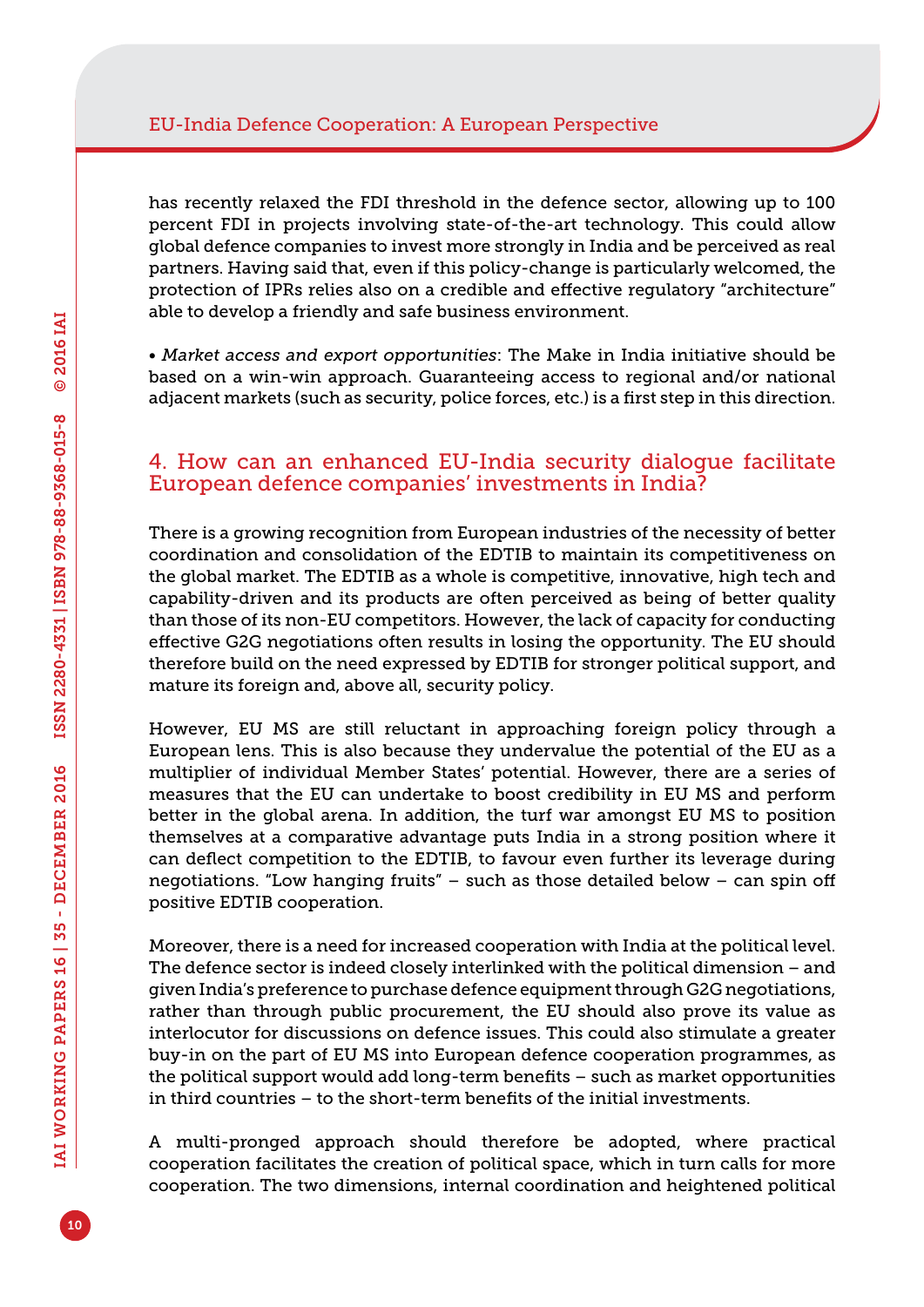engagement, should develop at the same speed, as increased defence cooperation calls for increased political cooperation.

EU-India security dialogue can therefore be enhanced through boosting coordination amongst EU MS, and by enhancing EU political engagement with India.

#### *4.1 Boosting coordination amongst EU Member States*

To enhance its internal cooperation, the EU should better its coordinator role and prove to its MS the multiplying effect potential. Enhanced cooperation amongst European actors could facilitate an effective approach to the "un-ease" of doing business in India, and boost fruitful competition amongst EDTIB. By tapping into its multiplying effect of the aggregated value of its MS, the EU could facilitate EDTIB to enter the Indian market. Below are some practical ideas for cooperation:

*• Create a normative framework for G2G relations*: The Indian government buys military equipment via two major procurement procedures: either negotiations held at the governmental level (G2G) or selections through public tenders where private companies compete (public tender procurement). Whenever India engages in government relations, it prefers to deal directly with those EU MS with whom it has established a framework for cooperation, like the UK, Germany and (in particular) France.<sup>34</sup> However this unstructured relation does not quarantee a sustainable outcome in the medium term.

European countries do not have a standard framework regulating G2G negotiations, either nationally or at the European level. European companies are therefore in a weaker position in the negotiating game when compared to their American competitors – who enjoy strong G2G relations, thanks to enhanced political engagement but also thanks to the standard framework that the US imposes whenever entering into G2G negotiations with India. The EU could thus agree on a standard flexible contractual framework where general and shared principles are already agreed amongst its 28 MS and with India. In such a scenario, an EU MS entering into negotiations with India would benefit from speedier proceedings with the groundwork already laid, both on the EU level and bilaterally with India.

*• Enhancing an EDTIB coordinating and representative forum in India*: There are currently a variety of fora dealing with European defence industries present in India, each of them with specific strengths and weaknesses. It would be more effective to limit this duplication and merge various organizations into a single forum, with stronger buy-in from the EDTIB and increased recognition by Indian

<sup>34</sup> Gulshan Sachdeva, *Evaluation of the EU-India Strategic Partnership and the Potential for Its Revitalisation*, Brussels, European Parliament, June 2015, p. 20, [http://www.europarl.europa.eu/](http://www.europarl.europa.eu/thinktank/en/document.html?reference=EXPO_STU(2015)534987) [thinktank/en/document.html?reference=EXPO\\_STU\(2015\)534987.](http://www.europarl.europa.eu/thinktank/en/document.html?reference=EXPO_STU(2015)534987)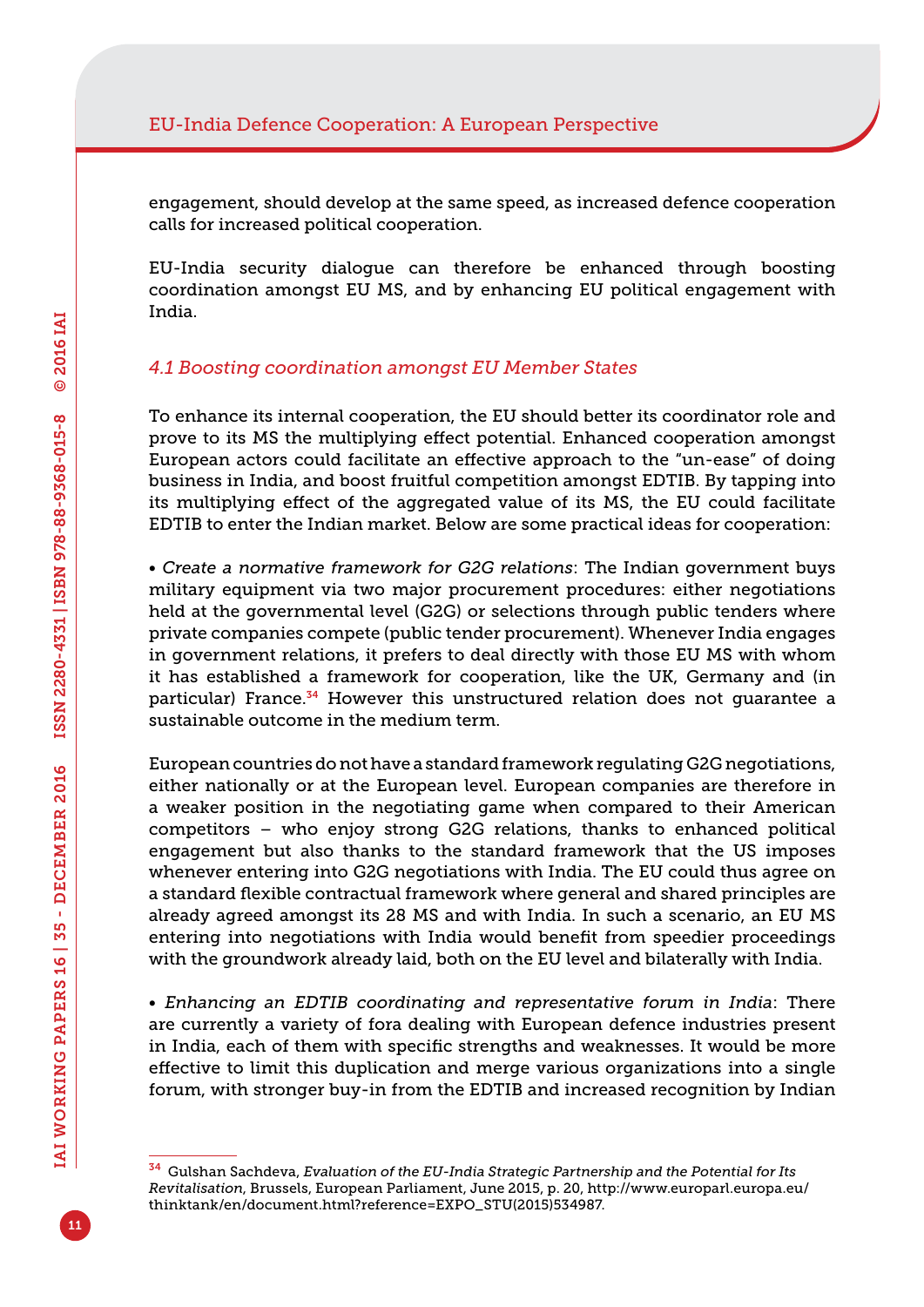authorities. Such a forum should effectively coordinate and represent EDTIB in India, act as interlocutor with Indian policy makers, identify areas of common interest and facilitate dialogue. It could also advise Indian policy makers on the main trends affecting the EDTIB, for example in case of "blacklisting."<sup>35</sup>

*• Favouring defence cooperation through fiscal and tax incentives*: The potential of European programmes such as Eurofighter, NH-90 and A400M has not yet been exploited fully. Since intra-EU competition hampers the European industrial and competitive footprint in the non-EU market, EU could develop new instruments and tools to increase immediate gain, such as fiscal and tax incentives, access to EU structural and regional funds as well as to European Investment Bank (EIB) financing, and/or a sort of European export credit agency – able to incentivize cooperation amongst defence companies and thereby benefitting from these initiatives. In addition, a body advising on technology transfer towards non-EU countries could be established, based on best practices and a win-win approach. Should then the EU mature its role in foreign policy, and provide political backing during G2G negotiations, long-term incentives – linked to export possibilities – would be added.

#### *4.2 Enhanced EU political engagement with India*

Defence cooperation embeds a high degree of political engagement: buying from a certain country also implies a degree of alignment in political matters, and a geostrategic deal. By purchasing defence equipment from Russia, for example, which is influencing the north of China, or the US – which is increasing its presence in the Indian Ocean – India nurtures a bilateral relation with relevant powers for its geostrategic approach. Understandably, India prefers to cultivate its relations with whichever actor is able to guarantee a stronger political protection. As long as the EU continues to lack a truly common security and defence policy and its MS act independently and bilaterally, it cannot compete in the international arena. Therefore India prefers to deal with EU MS bilaterally, with the caveats that such relations entail.

 $35$  About twenty years ago, defence industry structures were essentially nationally based but since the end of the Cold War industries have shifted from traditional single country production to transnational development and production. This trend started with international subcontracting, joint ventures and even cross-border Merger & Acquisition (M&A) processes. Moreover, the number and networks of subcontractors and suppliers have become even more transnational than before. Such "transnationality" of European defence companies has implications also from a legal perspective. Blacklisting one company with connections and ties with other transnational companies – established through consortia and/or JVs – could be detrimental because it denies the possibility for these companies (not affected by the process) to play their game in the international competition. Finally, the consolidation process within the EDTIB is expected to continue, making the blacklisting activity much more complex and with greater repercussions at the industry level.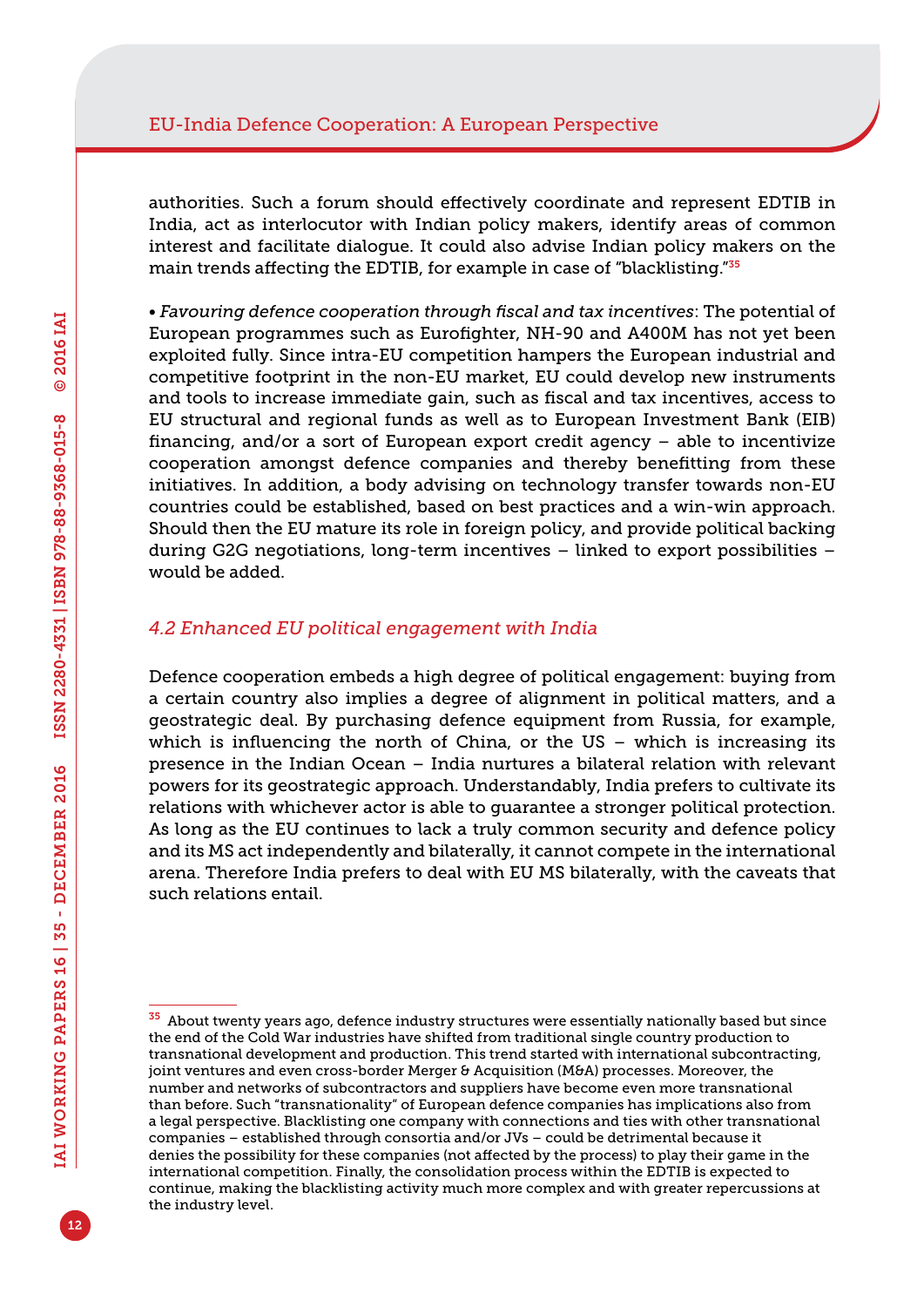However, should the EU be able to coordinate the action of its Member States in world politics and leverage its power accordingly, the position of its own industry would largely benefit. Currently, the EDTIB does not benefit from the political backup and guidance of the EU. This penalizes the EU defence sector (and particularly European cooperation programmes, such as Eurofighter, currently "orphans" of a truly EU political support), which does not benefit from political back-up nor from a vigorous strategic partnership between the EU and India. As detailed above, such lack of political support plays a special role in the competition for the Indian defence market, because EDTIB competitors – which are mainly US, Russian and Israeli companies – benefit from the strong political support of their governments. Below are some recommendations on how to boost EU-India political engagement:

*• More frequent high-level exchanges and EU-India officers interactions*: The EU should create a political space, deepen the political cooperation and enhance its capacity to leverage politically its dialogue with the Indian Government. To step up the partnership, the EU should create a "political space" with India, leading to a closer and more effective partnership. This can be done through more frequent high-level meetings and visits, including visits of the High Representative and Vice President of the European Commission.<sup>36</sup> The chairman of the EU Military Committee (EUMC) should also be regularly present at these high-level meetings. The immediately recognisable role and expertise of the EUMC would indeed facilitate India's defence counterpart in engaging and smoothing the security dialogue and cooperation.<sup>37</sup> The most recent EU-India Summit, held in Brussels on 30 March 2016, was one such opportunity to renew the commitment and revitalize interest in stepping up the partnership.

Greater interaction between EU and Indian officers, facilitated at the EU level, could also be considered with a view of promoting joint understanding of expectations and priorities in defence matters, as well as enabling a practical network of technical and procedural exchanges. Setting up joint exercises, collective maritime surveillance, common training as well as multinational research<sup>38</sup> between the EU and the Indian navies could be explored, especially for civilian crisis management or interoperability in anti-piracy missions.<sup>39</sup> In addition, India could be offered the opportunity to cooperate with EUROPOL.

*• EU to provide political weight during final negotiations of deals*: Following the agreement of a standard framework for G2G negotiations with India, the EU should provide political support to its EDTIB during bilateral negotiations. When

<sup>37</sup> Ibid.

<sup>36</sup> Stefania Benaglia, "How to Boost EU-India Relations", in *CEPS Policy Briefs*, No. 341 (March 2016), p. 7, [https://www.ceps.eu/node/11422.](https://www.ceps.eu/node/11422)

<sup>38</sup> Gulshan Sachdeva, *Evaluation of the EU-India Strategic Partnership and the Potential for Its Revitalisation*, cit., p. 25.

<sup>39</sup> Karine Lisbonne de Vergeron, "India and the EU: What Opportunities for Defence Cooperation?", in *EUISS Briefs*, No. 24 (July 2015), [http://www.iss.europa.eu/publications/detail/article/india-and](http://www.iss.europa.eu/publications/detail/article/india-and-the-eu-what-opportunities-for-defence-cooperation)[the-eu-what-opportunities-for-defence-cooperation](http://www.iss.europa.eu/publications/detail/article/india-and-the-eu-what-opportunities-for-defence-cooperation).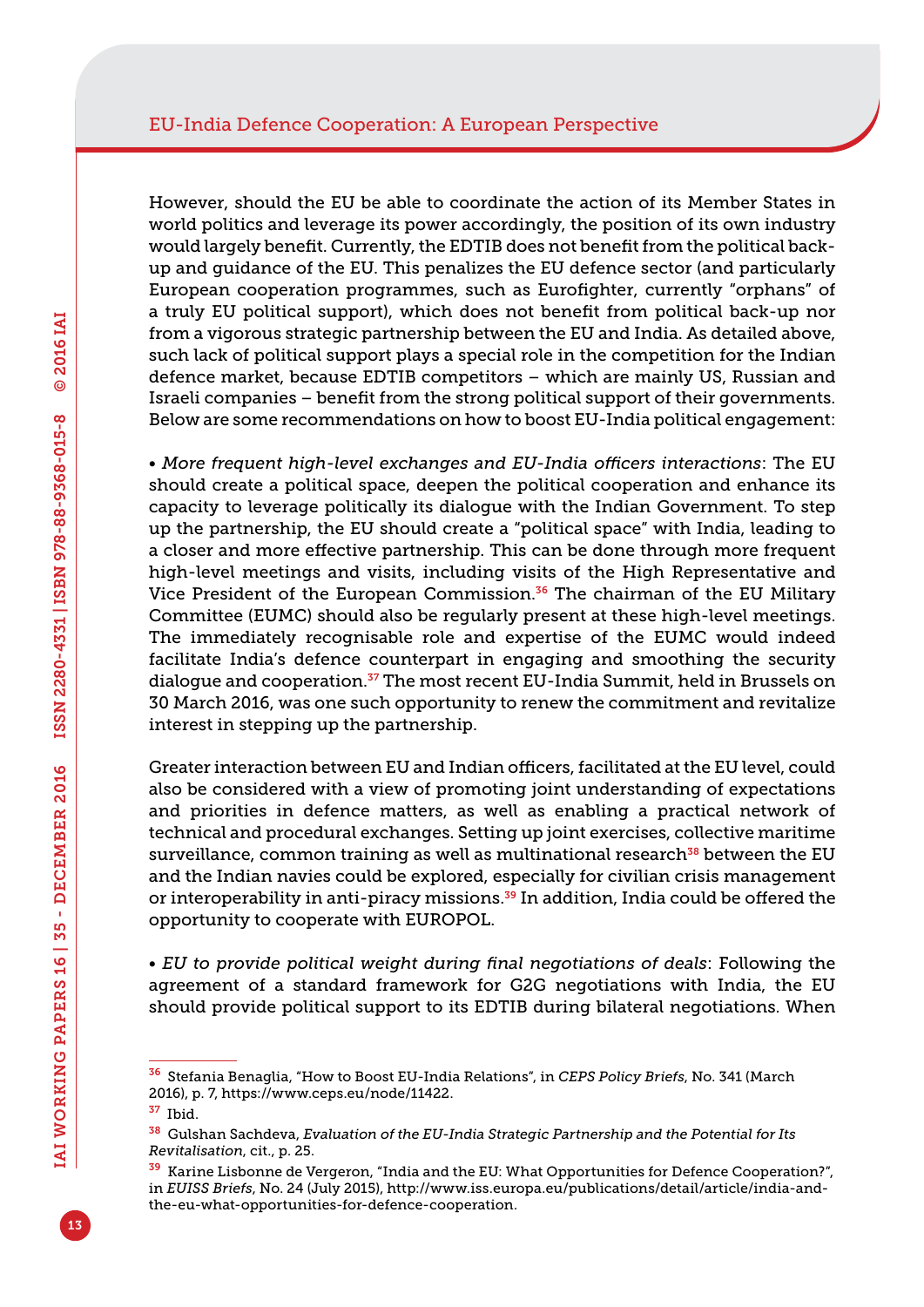EU companies compete in a public procurement tender – like the French, Swedish and Eurofighter consortium did in 2011 for the procurement of Medium Multirole Combat Aircraft for the Indian Air Force – the EU could assume the role of supranational neutral facilitator of commercial negotiations and provide political backing during the negotiating phase, whichever European defence company is selected. This way, the EU would multiply its political leverage, representing all the EDTIB and not just one national company. Such a role could be envisaged by the EDA.

*• Posting a permanent security advisor in the EU Delegation, and an EEAS (EU External Action Service) desk officer in charge of coordinating European defence actions in India*: A security advisor should be permanently posted in the EU Delegation, charged with liaising with the Indian military and defence sector. The security advisor would help the EDTIB to navigate the Indian defence system and vice-versa. Indeed, without this link the entry-point officer and guidance are missing. Similarly to bilateral embassies – where often military attachés act also as a promoter of their domestic defence industry – the EU defence attaché would also provide guidance in understanding and dealing with the EDTIB – and possibly in liaising with the military attachés of individual EU Member States and with the EDA.

## Conclusions

The EU struggles to pose as a security actor, and such lack of assertiveness leads to a decreased credibility and interest in cooperation. Increased EU defence cooperation needs to be fostered. As long as the EU does not engage in building a credible and reliable security and defence policy, it will not acquire a credible status as international security actor or partner.

India's growing defence needs offer many opportunities for defence cooperation that the EDTIB is well equipped to undertake. Should India undertake certain structural reforms (such as protection of IPRs, facilitating market access and export opportunities and upgrading from offsets policy to full chain production), cooperation would greatly benefit.

European defence companies' investments in India would benefit from an enhanced security dialogue. This can be accomplished by boosting coordination amongst EU MS, and by stepping up the EU's political engagement with India.

Enhanced EU MS coordination can be achieved by: agreeing on a standard normative framework for G2G relations with India; enhancing EDTIB coordination and representation; enhancing the EDA's international footprint and coordinating role for the EDTIB; and favouring defence cooperation through fiscal and tax incentives.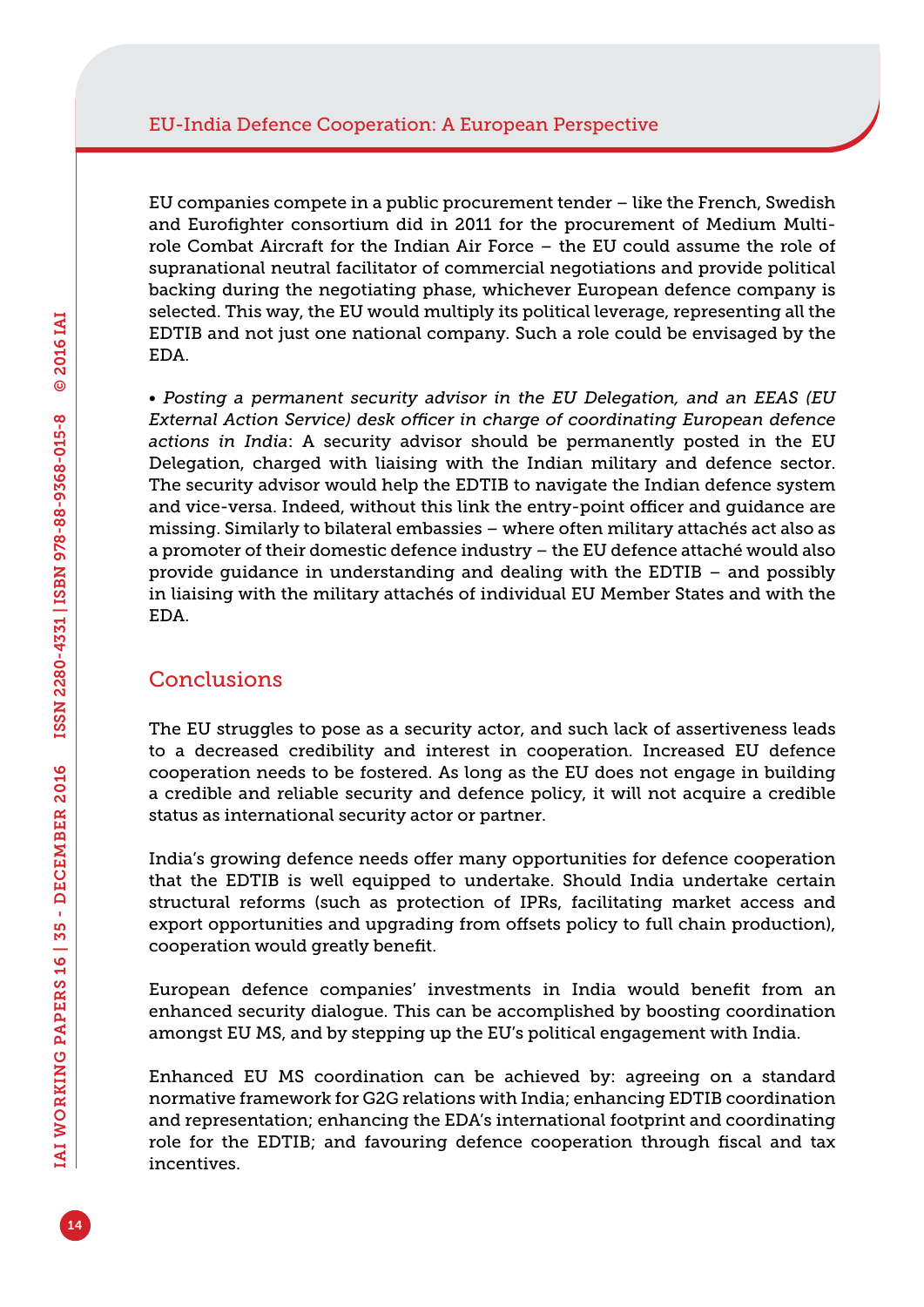Enhanced EU political engagement with India can be achieved through more frequent high-level exchanges; through provision of political support during final negotiations of deals; and by posting a permanent Security Advisor in the EU Delegation as well as an EEAS desk officer in charge of coordinating European defence activities in India.

*Updated 21 November 2016*

15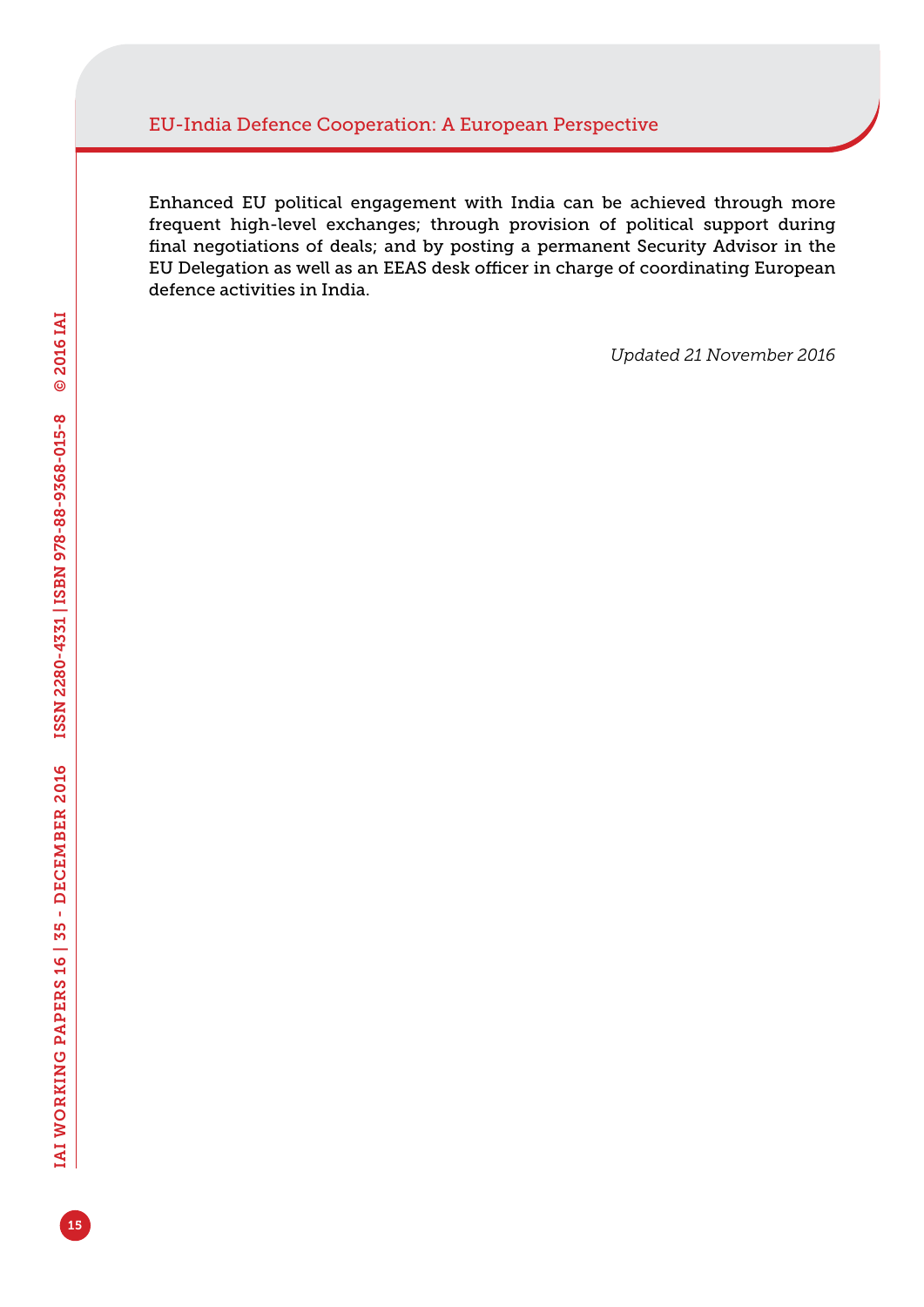#### References

ASD/AeroSpace and Defence Industries Association of Europe, *Key Facts and Figures 2014*, November 2015, [http://www.asd-europe.org/communication/](http://www.asd-europe.org/communication/publications/facts-figures) [publications/facts-figures](http://www.asd-europe.org/communication/publications/facts-figures)

Stefania Benaglia, "How to Boost EU-India Relations", in *CEPS Policy Briefs*, No. 341 (March 2016),<https://www.ceps.eu/node/11422>

Valerio Briani, *The Costs of Non-Europe in the Defence Field*, Turin, Centro studi sul federalismo, April 2013, <http://www.iai.it/en/node/793>

Deloitte, *2016 Global Aerospace and Defense Sector Outlook. Poised for a Rebound*, January 2016,<http://deloi.tt/2hsu8SH>

Economist, "Opportunity Strikes", in *The Economist*, 16 April 2016, [http://econ.](http://econ.st/1qU3eHy) [st/1qU3eHy](http://econ.st/1qU3eHy)

EDA, *Defence Data 2012*, December 2013, [https://www.eda.europa.eu/docs/default](https://www.eda.europa.eu/docs/default-source/eda-publications/defence-data-booklet-2012-web)[source/eda-publications/defence-data-booklet-2012-web](https://www.eda.europa.eu/docs/default-source/eda-publications/defence-data-booklet-2012-web)

Europe Economics, *Study on the Competitiveness of European Small and Medium Sized Enterprises (SMEs) in the Defence Sector*, 5 November 2009, [http://ec.europa.](http://ec.europa.eu/DocsRoom/documents/10486) [eu/DocsRoom/documents/10486](http://ec.europa.eu/DocsRoom/documents/10486)

European Commission, *Commission Staff Working Document on Defence* (SWD/2013/279), 24 July 2013, [http://eur-lex.europa.eu/legal-content/EN/](http://eur-lex.europa.eu/legal-content/EN/TXT/?uri=SWD:2013:0279:FIN) [TXT/?uri=SWD:2013:0279:FIN](http://eur-lex.europa.eu/legal-content/EN/TXT/?uri=SWD:2013:0279:FIN)

European Commission, *European Defence Action Plan* (COM/2016/950), 30 November 2016, <http://eur-lex.europa.eu/legal-content/en/TXT/?uri=celex:52016DC0950>

European Commission, *Towards a More Competitive and Efficient European Defence and Security Sector* (COM/2013/542), 24 July 2013, [http://eur-lex.europa.](http://eur-lex.europa.eu/legal-content/en/TXT/?uri=celex:52013DC0542) [eu/legal-content/en/TXT/?uri=celex:52013DC0542](http://eur-lex.europa.eu/legal-content/en/TXT/?uri=celex:52013DC0542)

European Council, *Council Conclusions 19-20 December 2013*, [http://data.](http://data.consilium.europa.eu/doc/document/ST-217-2013-INIT/en/pdf) [consilium.europa.eu/doc/document/ST-217-2013-INIT/en/pdf](http://data.consilium.europa.eu/doc/document/ST-217-2013-INIT/en/pdf)

European External Action Service (EEAS), *Shared Vision, Common Action: A Stronger Europe. A Global Strategy for the European Union's Foreign and Security Policy*, 28 June 2016,<http://europa.eu/globalstrategy/en/node/2>

IHS, *Record-breaking \$65 Billion Global Defence Trade in 2015 Fueled*, 13 June 2016, <http://news.ihsmarkit.com/print/node/21318>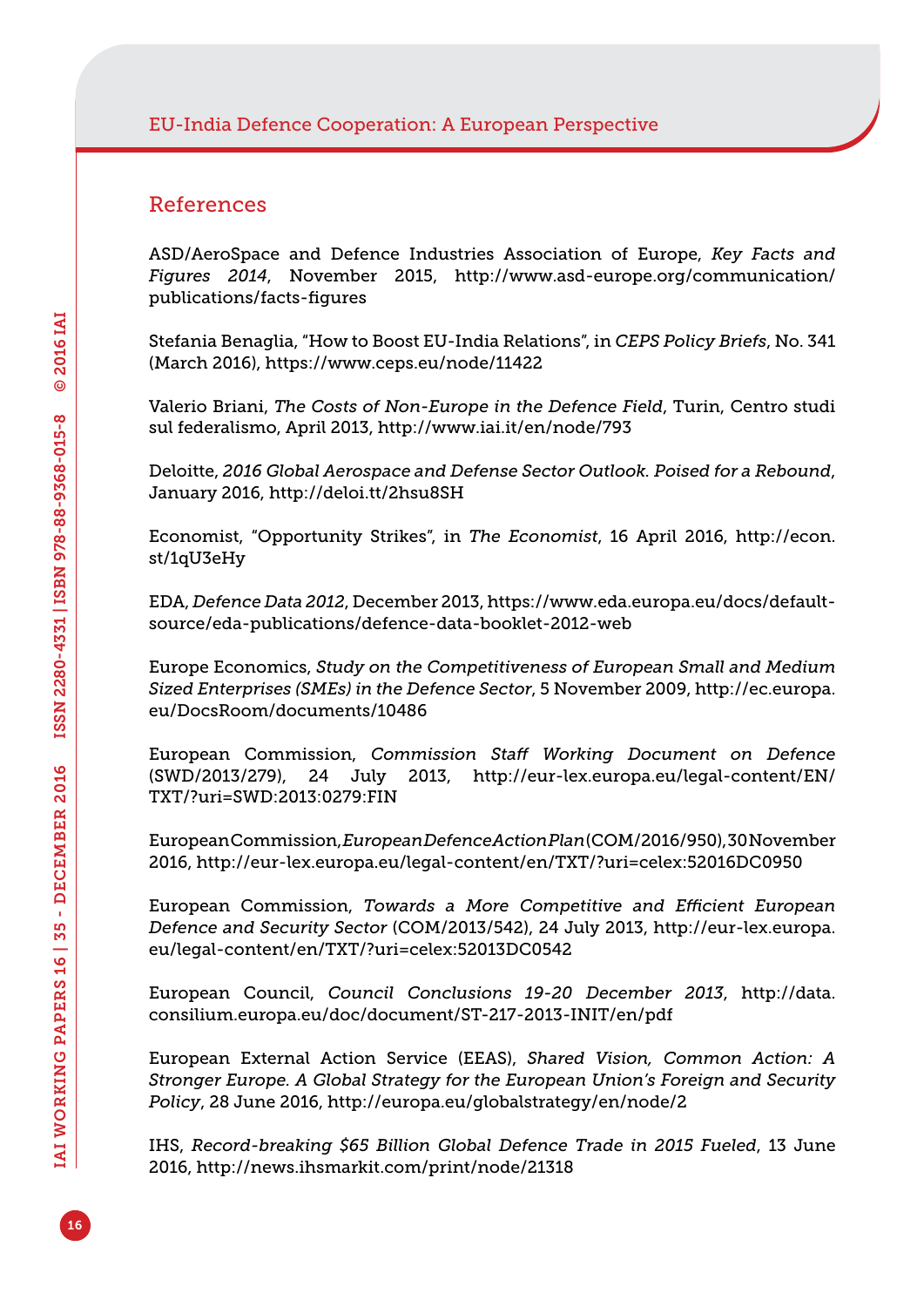IndustriAll, *Study on the Perspectives of the European Land Armament Sector*, 31 October 2012, [http://www.industriall-europe.eu/Sectors/Defence/2012/INFF\\_](http://www.industriall-europe.eu/Sectors/Defence/2012/INFF_E3779_Final%20Report_v02_clean.pdf) [E3779\\_Final%20Report\\_v02\\_clean.pdf](http://www.industriall-europe.eu/Sectors/Defence/2012/INFF_E3779_Final%20Report_v02_clean.pdf)

Shaurya Karanbir Gurung, "Explained: Kamov Helicopter Deal between India and Russia", in *The Economic Times*, 17 October 2016, <http://ecoti.in/xe0OXZ>

Hilmar Linnenkamp and Jean Pierre Maulny, "Krauss-Maffei Wegmann-Nexter: A Rapid Integration as the Key for a Real Marriage", in *ARES Group Comments*, June 2016, [http://www.iris-france.org/notes/krauss-maffei-wegmann-nexter-a-rapid](http://www.iris-france.org/notes/krauss-maffei-wegmann-nexter-a-rapid-integration-as-the-key-for-a-real-marriage)[integration-as-the-key-for-a-real-marriage](http://www.iris-france.org/notes/krauss-maffei-wegmann-nexter-a-rapid-integration-as-the-key-for-a-real-marriage)

Karine Lisbonne de Vergeron, "India and the EU: What Opportunities for Defence Cooperation?", in *EUISS Briefs*, No. 24 (July 2015), [http://www.iss.europa.eu/](http://www.iss.europa.eu/publications/detail/article/india-and-the-eu-what-opportunities-for-defence-cooperation) [publications/detail/article/india-and-the-eu-what-opportunities-for-defence](http://www.iss.europa.eu/publications/detail/article/india-and-the-eu-what-opportunities-for-defence-cooperation)[cooperation](http://www.iss.europa.eu/publications/detail/article/india-and-the-eu-what-opportunities-for-defence-cooperation)

Thomas Mathew, "Road Map for a Robust Defence Industry", in *The Hindu*, 31 March 2016, [http://www.thehindu.com/opinion/columns/road-map-for-a](http://www.thehindu.com/opinion/columns/road-map-for-a-robust-defence-industry/article8414445.ece)[robust-defence-industry/article8414445.ece](http://www.thehindu.com/opinion/columns/road-map-for-a-robust-defence-industry/article8414445.ece)

NASSCOM, IESA and Roland Berger, *Defence Electronics and System Design Policy. Executive Summary: Policy Recommendations*, July 2016, [http://www.nasscom.](http://www.nasscom.in/download/summary_file/fid/131927) [in/download/summary\\_file/fid/131927](http://www.nasscom.in/download/summary_file/fid/131927)

Gulshan Sachdeva, *Evaluation of the EU-India Strategic Partnership and the Potential for Its Revitalisation*, Brussels, European Parliament, June 2015, [http://](http://www.europarl.europa.eu/thinktank/en/document.html?reference=EXPO_STU(2015)534987) [www.europarl.europa.eu/thinktank/en/document.html?reference=EXPO\\_](http://www.europarl.europa.eu/thinktank/en/document.html?reference=EXPO_STU(2015)534987) [STU\(2015\)534987](http://www.europarl.europa.eu/thinktank/en/document.html?reference=EXPO_STU(2015)534987)

Sebastian Sobolev and Aleksandar D. Jovovic, "The Evolving Landscape of Indian Defense Procurement", in *Defence Industry Daily*, 4 February 2016, [http://www.](http://www.defenseindustrydaily.com/?p=27154) [defenseindustrydaily.com/?p=27154](http://www.defenseindustrydaily.com/?p=27154)

Pierre Tran and Vivek Raghuvanshi, "India Inks Deal with France for 36 Rafale Fighter Jets", in *Defense News*, 23 September 2016, [http://www.defensenews.com/](http://www.defensenews.com/articles/india-inks-deal-with-france-for-36-rafale-fighter-jets) [articles/india-inks-deal-with-france-for-36-rafale-fighter-jets](http://www.defensenews.com/articles/india-inks-deal-with-france-for-36-rafale-fighter-jets)

Alessandro R. Ungaro, *Trends in the Defence Offsets Market*, paper presented at the SIPRI 17th Annual International Conference on Economics and Security (ICES), Stockholm, 14-15 June 2013,<https://ssrn.com/abstract=2386528>